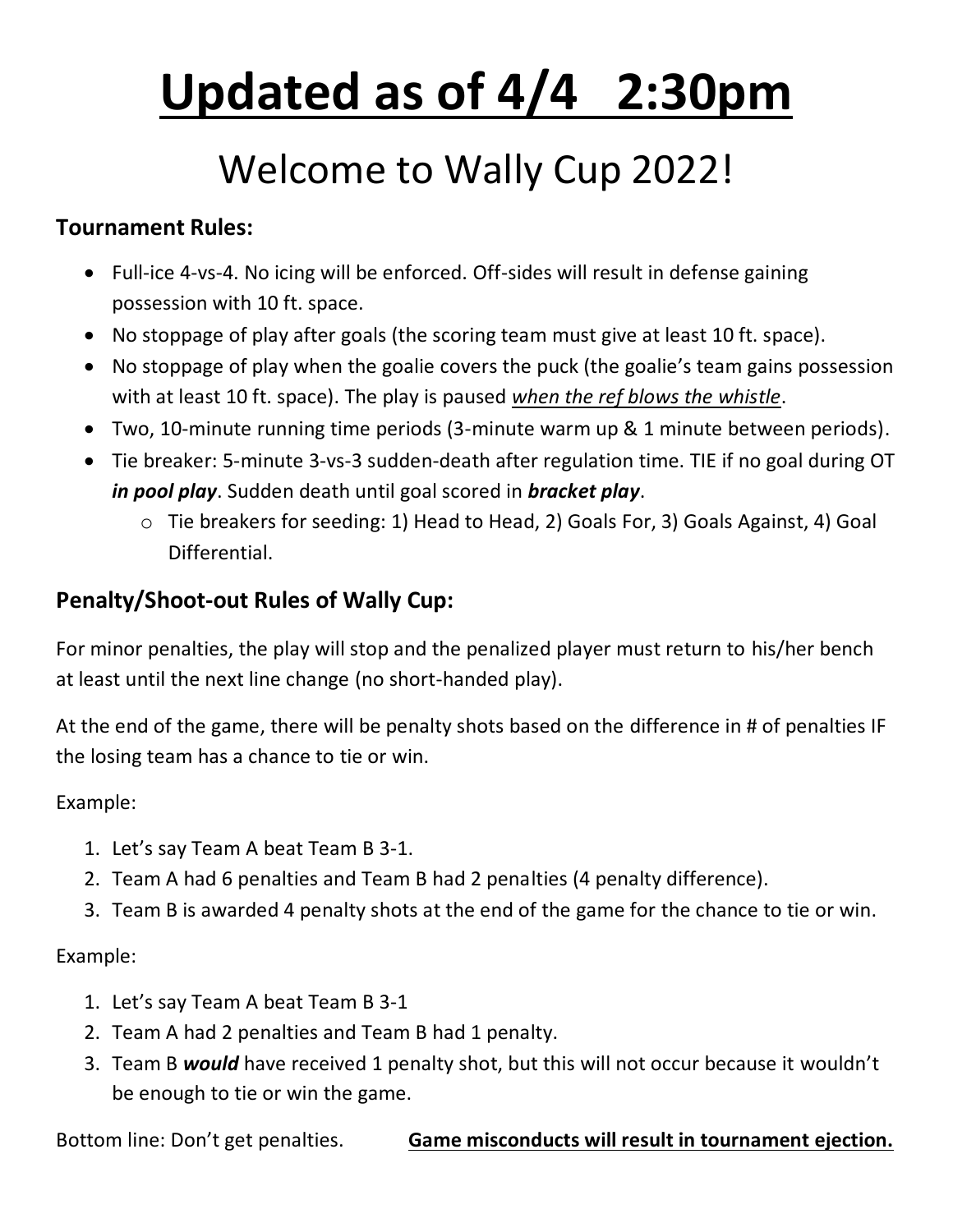### **WALLY CUP 2022 - Preliminary Pool Play**

| <b>Start time</b> | <b>Monday</b>                         | <b>Tuesday</b>                         | Wednesday                                   | Thursday                                  | <b>Start time</b> |  |
|-------------------|---------------------------------------|----------------------------------------|---------------------------------------------|-------------------------------------------|-------------------|--|
|                   | 28-Mar                                | 29-Mar                                 | 30-Mar                                      | 31-Mar                                    |                   |  |
| 6:30 PM           |                                       |                                        |                                             |                                           | 6:30 PM           |  |
|                   | <b>MAINTENANCE</b>                    |                                        | <b>MAINTENANCE</b>                          | <b>MAINTENANCE</b>                        |                   |  |
| 7:00 PM-          | A/B Pool A Game 1                     |                                        | A/B Pool B Game 1                           | C/D Pool B Game 1                         | 7:00 PM           |  |
|                   | Hurricanes (HOME) vs Panthers (AWAY)  | <b>MAINTENANCE</b>                     | Penguins (HOME) vs Bruins (AWAY)            | Oilers (HOME) vs Predators (AWAY)         |                   |  |
| 7:30 PM           | A/B Pool A Game 2                     | C/D Pool A Game 1                      | A/B Pool B Game 2                           | C/D Pool B Game 2                         | 7:30 PM           |  |
|                   | Avalanche (HOME) vs Flames (AWAY)     | Maple Leafs (HOME) vs Wild (AWAY)      | Rangers (HOME) vs Kings (AWAY)              | Capitals (HOME) vs Golden Knights (AWAY)  |                   |  |
| 8:00 PM           | <b>MAINTENANCE</b>                    | C/D Pool A Game 2                      | <b>MAINTENANCE</b>                          | <b>MAINTENANCE</b>                        | 8:00 PM           |  |
|                   | A/B Pool A Game 3                     | Lightning (HOME) vs Blues (AWAY)       | A/B Pool B Game 3                           | C/D Pool B Game 3                         |                   |  |
| 8:30 PM           | Hurricanes (HOME) vs Avalanche (AWAY) | <b>MAINTENANCE</b>                     | Penguins (HOME) vs Rangers (AWAY)           | Oilers (HOME) vs Capitals (AWAY)          | 8:30 PM           |  |
|                   | A/B Pool A Game 4                     | C/D Pool A Game 3                      | A/B Pool B Game 4                           | C/D Pool B Game 4                         |                   |  |
| 9:00 PM           | Panthers (HOME) vs Flames (AWAY)      | Maple Leafs (HOME) vs Lightning (AWAY) | <b>Bruins (HOME) vs Kings (AWAY)</b>        | Predators (HOME) vs Golden Knights (AWAY) | 9:00 PM           |  |
|                   | <b>MAINTENANCE</b>                    | C/D Pool A Game 4                      | <b>MAINTENANCE</b>                          | <b>MAINTENANCE</b>                        |                   |  |
| 9:30 PM           | A/B Pool A Game 5                     | Wild (HOME) vs Blues (AWAY)            | A/B Pool B Game 5                           | C/D Pool B Game 5                         | 9:30 PM           |  |
|                   | Hurricanes (HOME) vs Flames (AWAY)    | <b>MAINTENANCE</b>                     | Penguins (HOME) vs Kings (AWAY)             | Oilers (HOME) vs Golden Knights (AWAY)    |                   |  |
| 10:00 PM-         | A/B Pool A Game 6                     | C/D Pool A Game 5                      | A/B Pool B Game 6                           | C/D Pool B Game 6                         | 10:00 PM          |  |
|                   | Panthers (HOME) vs Avalanche (AWAY)   | Maple Leafs (HOME) vs Blues (AWAY)     | <b>Bruins (HOME) vs Rangers (AWAY)</b>      | Predators (HOME) vs Capitals (AWAY)       |                   |  |
| 10:30 PM          | <b>MAINTENANCE</b>                    | C/D Pool A Game 6                      | <b>MAINTENANCE</b>                          | <b>MAINTENANCE</b>                        | 10:30 PM          |  |
|                   |                                       | Wild (HOME) vs Lightning (AWAY)        |                                             |                                           |                   |  |
| 11:00 PM          | <b>HOLD FOR BACKUP ICE</b>            | <b>MAINTENANCE</b>                     | <b>HOLD FOR BACKUP ICE</b>                  | <b>HOLD FOR BACKUP ICE</b>                | 11:00 PM          |  |
|                   |                                       | <b>HOLD FOR BACKUP ICE</b>             |                                             |                                           |                   |  |
| 11:30 PM          |                                       |                                        |                                             |                                           | 11:30 PM          |  |
|                   |                                       |                                        |                                             |                                           |                   |  |
|                   | <b>HOME = Black Jerseys</b>           | <b>HOME = Black Jerseys</b>            | <b>HOME = Black Jerseys</b>                 | <b>HOME = Black Jerseys</b>               |                   |  |
|                   | <b>AWAY = White Jerseys</b>           | <b>AWAY = White Jerseys</b>            | <b>AWAY = White Jerseys</b>                 | <b>AWAY = White Jerseys</b>               |                   |  |
|                   | Locker Room Assignment for Pool Play  | Locker Room Assignment for Pool Play   | <b>Locker Room Assignment for Pool Play</b> | Locker Room Assignment for Pool Play      |                   |  |
|                   | LR $1$ = Hurricanes                   | $LR 1 = Maple$ Leafs                   | $LR 1 =$ Penguins                           | $LR 1 = Oilers$                           |                   |  |
|                   | $LR$ 2 = Panthers                     | $LR$ 2 = Wild                          | $LR$ 2 = Bruins                             | $LR$ 2 = Predators                        |                   |  |
|                   | $LR$ 3 = Avalanche                    | $LR$ 3 = Lightning                     | $LR 3 = Rangers$                            | $LR 3 =$ Capitals                         |                   |  |

**LR 4 = Flames LR 4 = Blues LR 4 = Kings LR 4 = Golden Knights**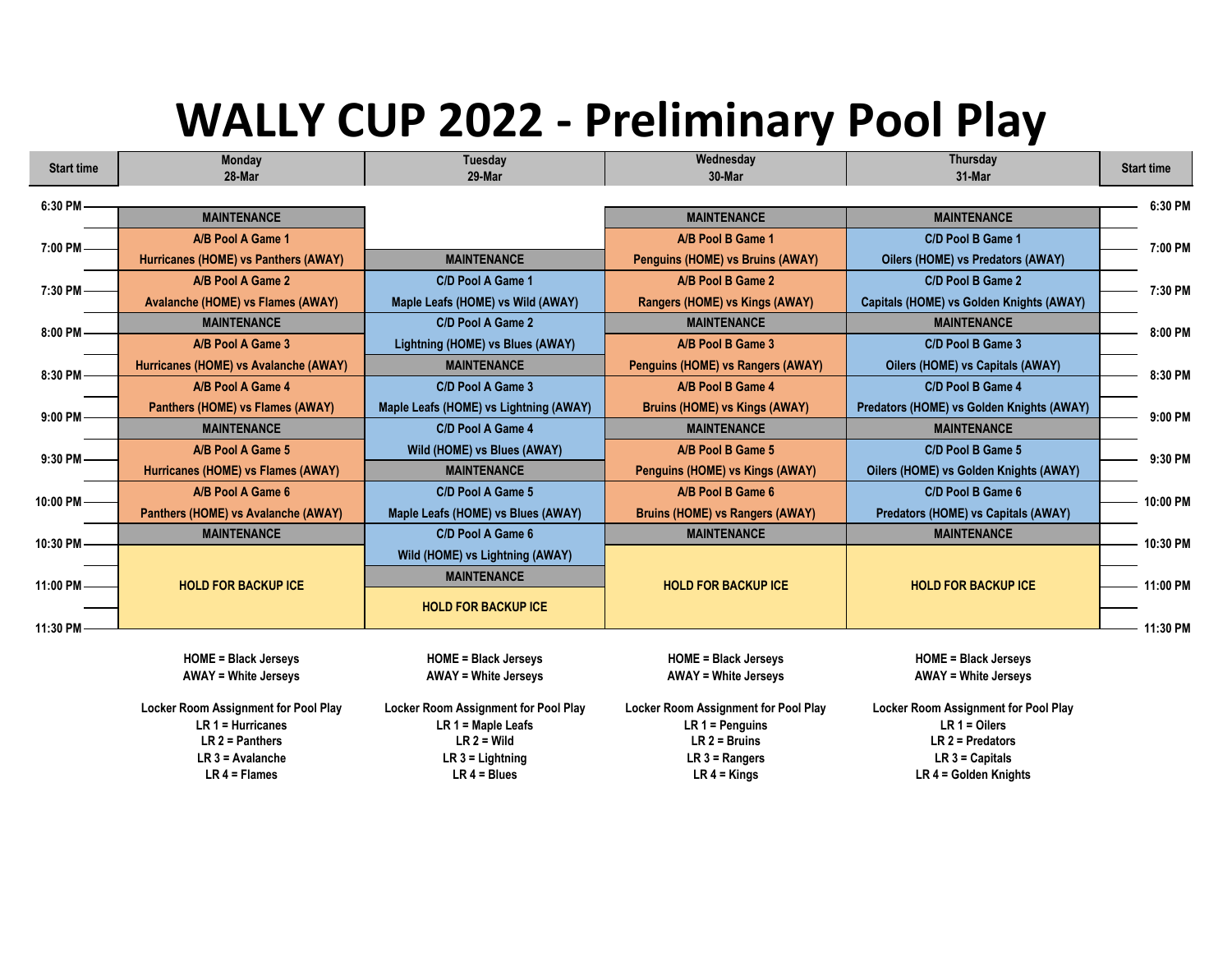#### **WALLY CUP 2022 - Championship Bracket Games**



| <b>Start time</b> | Fridav<br>1-Apr                                       | <b>Start time</b> |  |
|-------------------|-------------------------------------------------------|-------------------|--|
|                   | <b>MAINTENANCE</b>                                    |                   |  |
| $6:00$ PM -       | <b>C/D BRACKET Game 1</b>                             | 6:00 PM           |  |
|                   | LIGHTNING (HOME, LR 1) vs PREDATORS (AWAY, LR 3)      |                   |  |
| 6:30 PM-          | <b>C/D BRACKET Game 2</b>                             | 6:30 PM           |  |
|                   | OILERS (HOME, LR 2) vs MAPLE LEAFS (AWAY, LR 4)       |                   |  |
| 7:00 PM           | <b>MAINTENANCE</b>                                    | 7:00 PM           |  |
|                   | <b>C/D BRACKET Game 3</b>                             |                   |  |
| 7:30 PM           | WILD (HOME, LR 1) vs GOLDEN KNIGHTS (AWAY, LR 3)      | 7:30 PM           |  |
|                   | <b>C/D BRACKET Game 4</b>                             |                   |  |
| $8:00$ PM -       | CAPITALS (HOME, LR 2) vs BLUES (AWAY, LR 4)           | 8:00 PM           |  |
|                   | <b>MAINTENANCE</b>                                    |                   |  |
| $8:30$ PM -       | A/B BRACKET Game 1                                    | 8:30 PM           |  |
|                   | <b>AVALANCHE (HOME, LR 1) vs RANGERS (AWAY, LR 3)</b> |                   |  |
| $9:00$ PM -       | A/B BRACKET Game 2                                    | 9:00 PM           |  |
|                   | PENGUINS (HOME, LR 2) vs HURRICANES (AWAY, LR 4)      |                   |  |
| 9:30 PM-          | <b>MAINTENANCE</b>                                    | 9:30 PM           |  |
|                   | A/B BRACKET Game 3                                    |                   |  |
| 10:00 PM          | PANTHERS (HOME, LR 1) vs BRUINS (AWAY, LR 3)          | 10:00 PM          |  |
|                   | A/B BRACKET Game 4                                    |                   |  |
| 10:30 PM          | KINGS (HOME, LR 2) vs FLAMES (AWAY, LR 4)             | 10:30 PM          |  |
|                   | <b>MAINTENANCE</b>                                    |                   |  |
| 11:00 PM          |                                                       | 11:00 PM          |  |
|                   | <b>HOLD FOR BACKUP ICE</b>                            |                   |  |
| 11:30 PM          |                                                       | 11:30 PM          |  |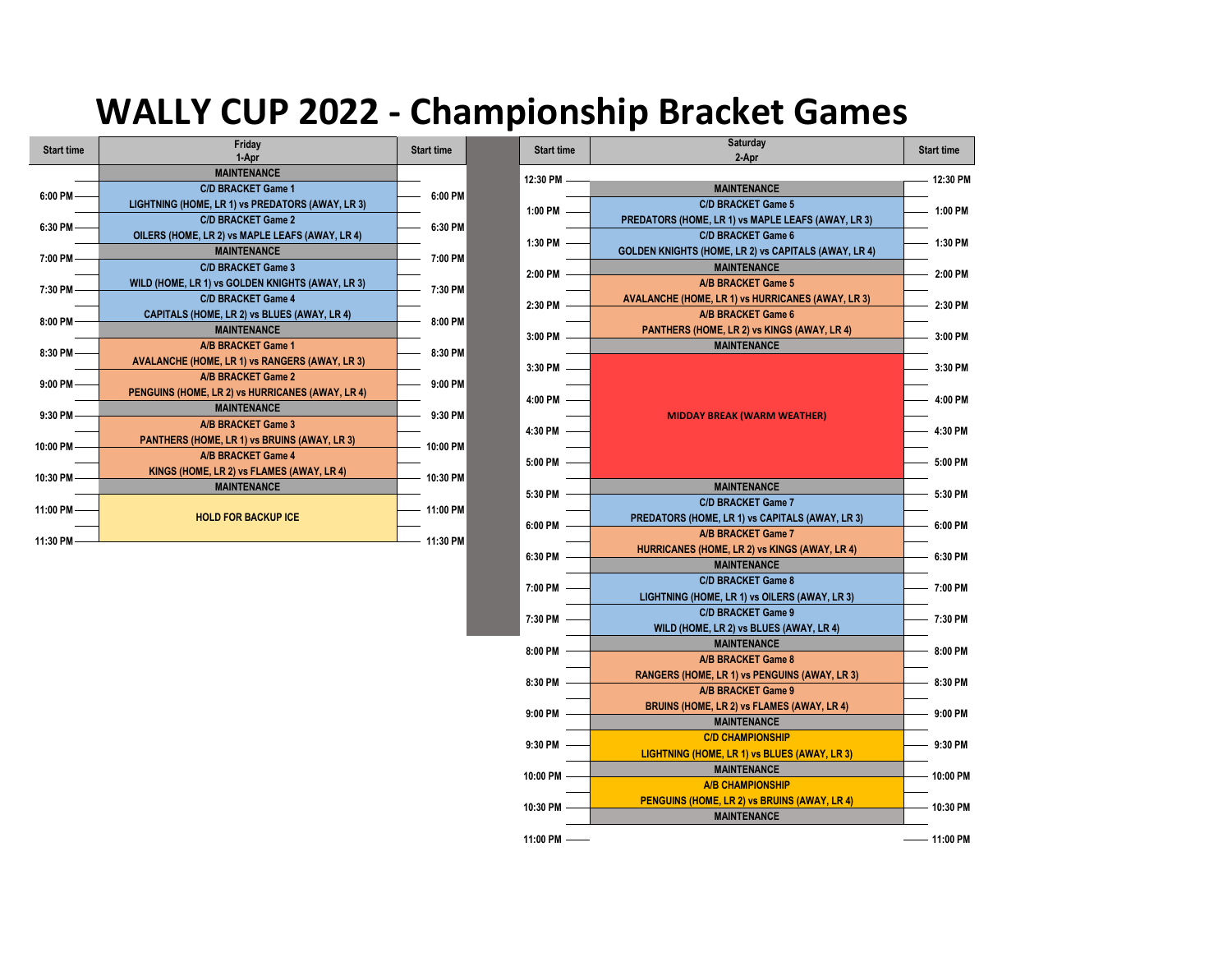**A/B Wally Cup 2022 - Championship Bracket**

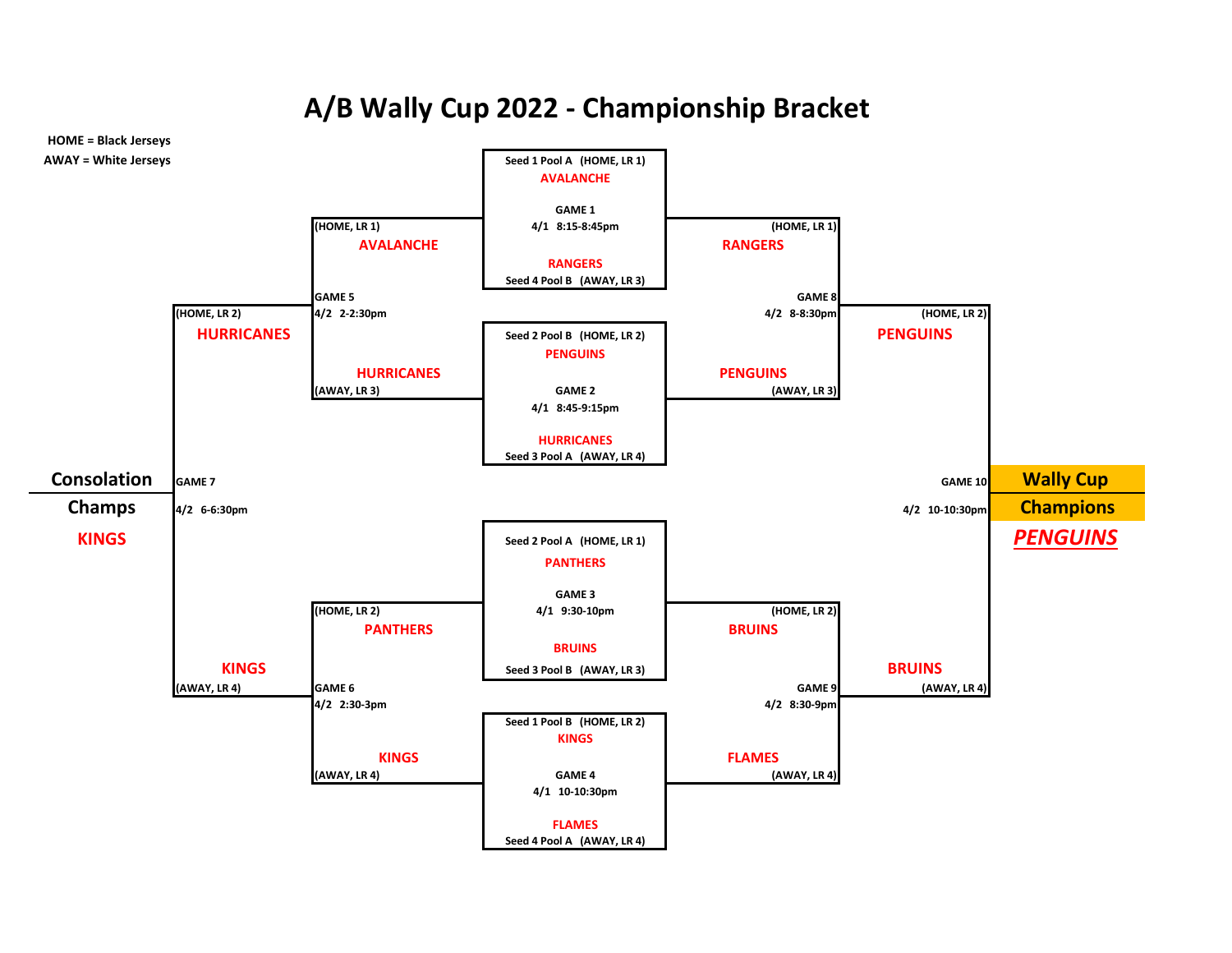**C/D Wally Cup 2022 - Championship Bracket**

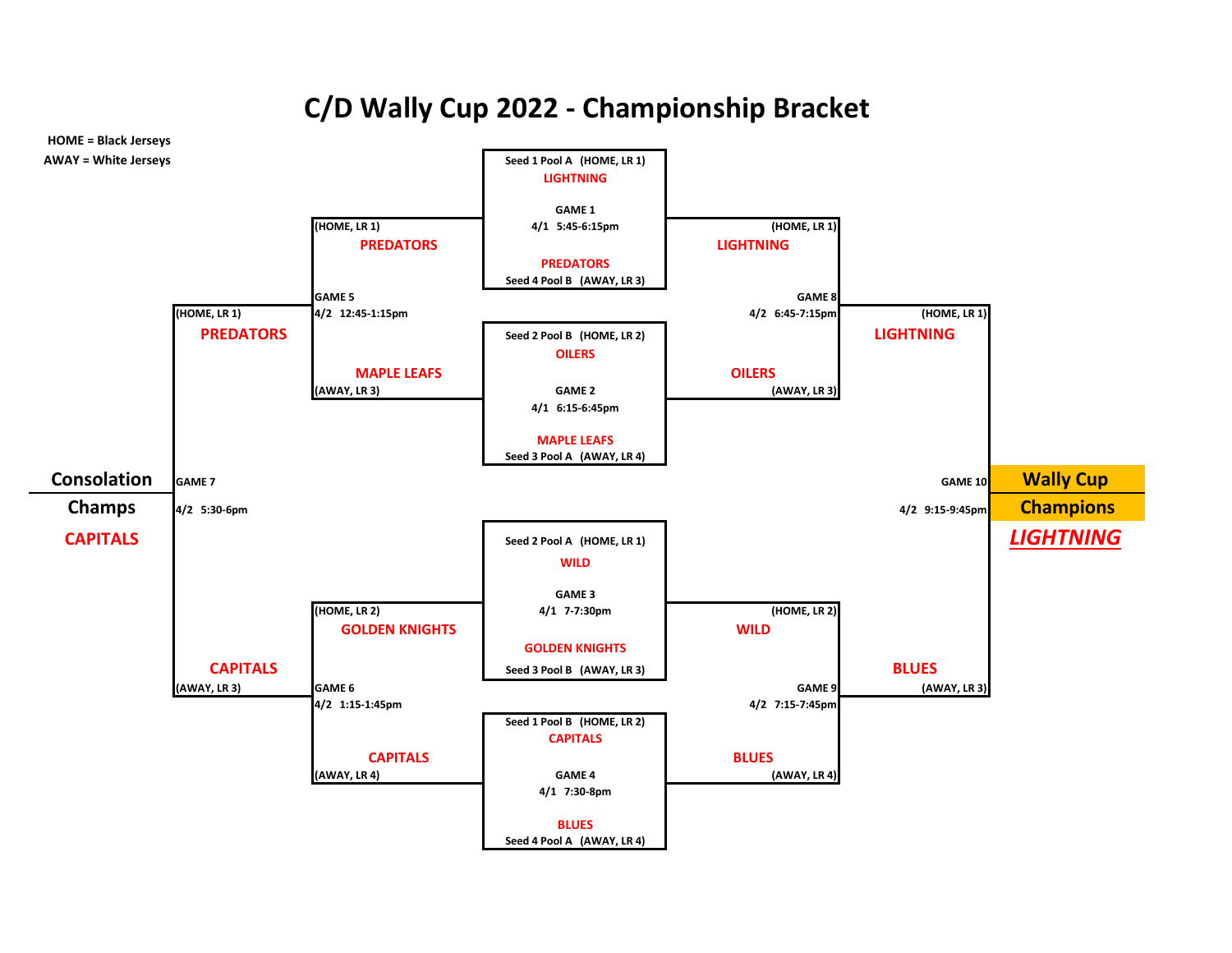- 
- 2 Ahlman, Michael 2 Charest, Dalton
- 3 Baumberger, Jeff 3 Crawford, Justin
- 
- 
- 
- 
- 
- 9 Mullen, Michael 9 Smith, Ian
- 
- G Christensen, Sam G Cuen, Jory

Hurricanes - Pool A Penguins - Pool B 1 Abell, Matthew 1 Borman, Christian 4 Ford, Travis 4 Domitrovic, Jason 5 Haug, Eric 6 19 12 12 13 14 15 Hall, Matthew 6 Johnson, Scott 6 Hogan, Kevin 7 Lewis, Chantel 7 Marshall, Rick 8 Merritt, Russell 8 Morrow, Cooper 10 Pilon, Dale 10 Wayne, Nick **Monday**, Friday, Saturday **Wednesday**, Friday, Saturday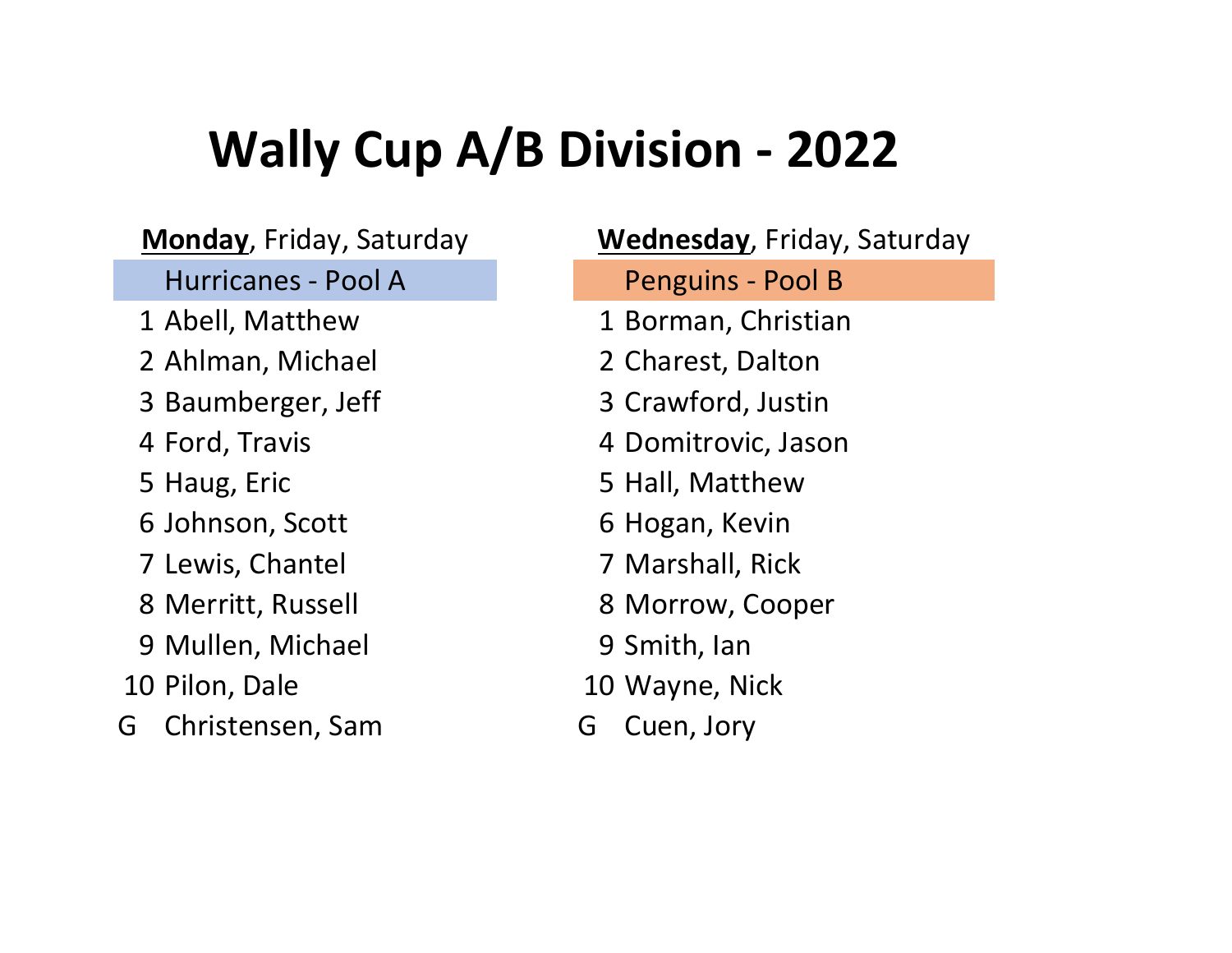Panthers - Pool A Bruins - Pool B

- 1 Akie, Geoffrey 1 Buck, Sean
- 
- 3 Bemboom, Cole 3 Flowers, Eric
- 4 Boyer, Sam 4 Foster, JR
- 5 Grandlund, Luke 5 Guthrie, Nico
- 
- 
- 
- 
- 
- G Mayfield, Max G Wendelburg, Kurt

2 Bell, Alan 2 Davis, Grant 6 Lincoln, Jamie 6 Guthrie, Sophie 7 Paulsen, Erik 7 Hildebrand, Chad 8 Rotunno, Nick 8 O'Brien, Patrick 9 Taylor, Seth 9 Wallace, Lindsay 10 Tisiot, Dave 10 Wallace, Scott **Monday**, Friday, Saturday **Wednesday**, Friday, Saturday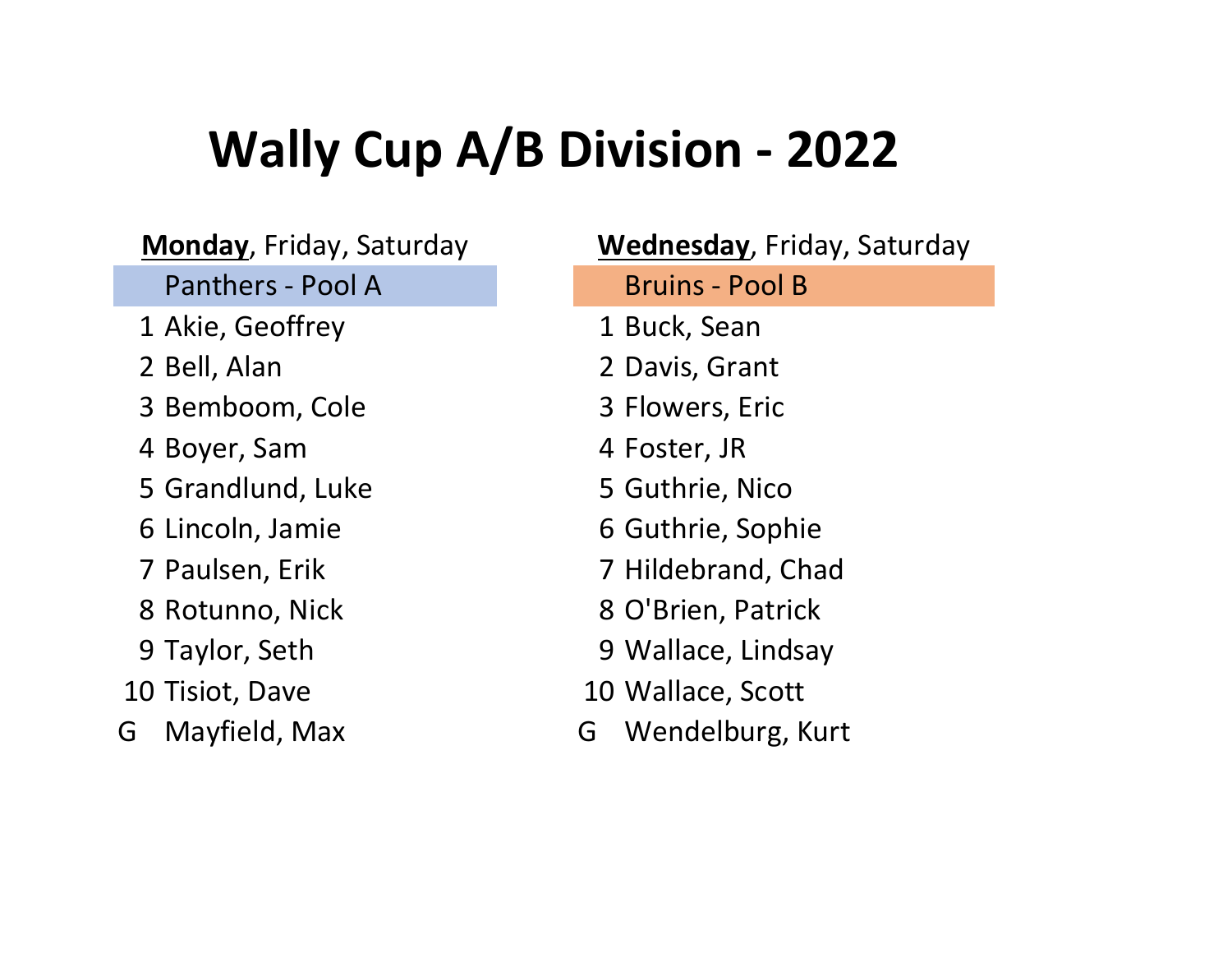- 1 Bermudez, David 1 Brown, Nick
- 
- 
- 
- 5 Garczynski, George 5 Kujawa, William
- 
- 7 Mayfield, Trent 7 Looby, Todd
- 8 Mulcahy, Ryan 8 McLean, Ian
- 
- 
- G Savage, Richard G Rudback, Jacob

Avalanche - Pool A Rangers - Pool B 2 Colter, Eric 2 Clark, Jacob 3 Cournoyer, Ben 3 Constable, Scott 4 Eriksson, Nils 1994 and 4 Jensen, Jeremy 6 Karnik, Kris 1986 16 Karnik, Kris 1986 16 Kamarre, Bob 9 Waller, Michel 9 Senseman, Michael 10 Wiecek, Eric 10 Thomas, Aaron **Monday**, Friday, Saturday **Wednesday**, Friday, Saturday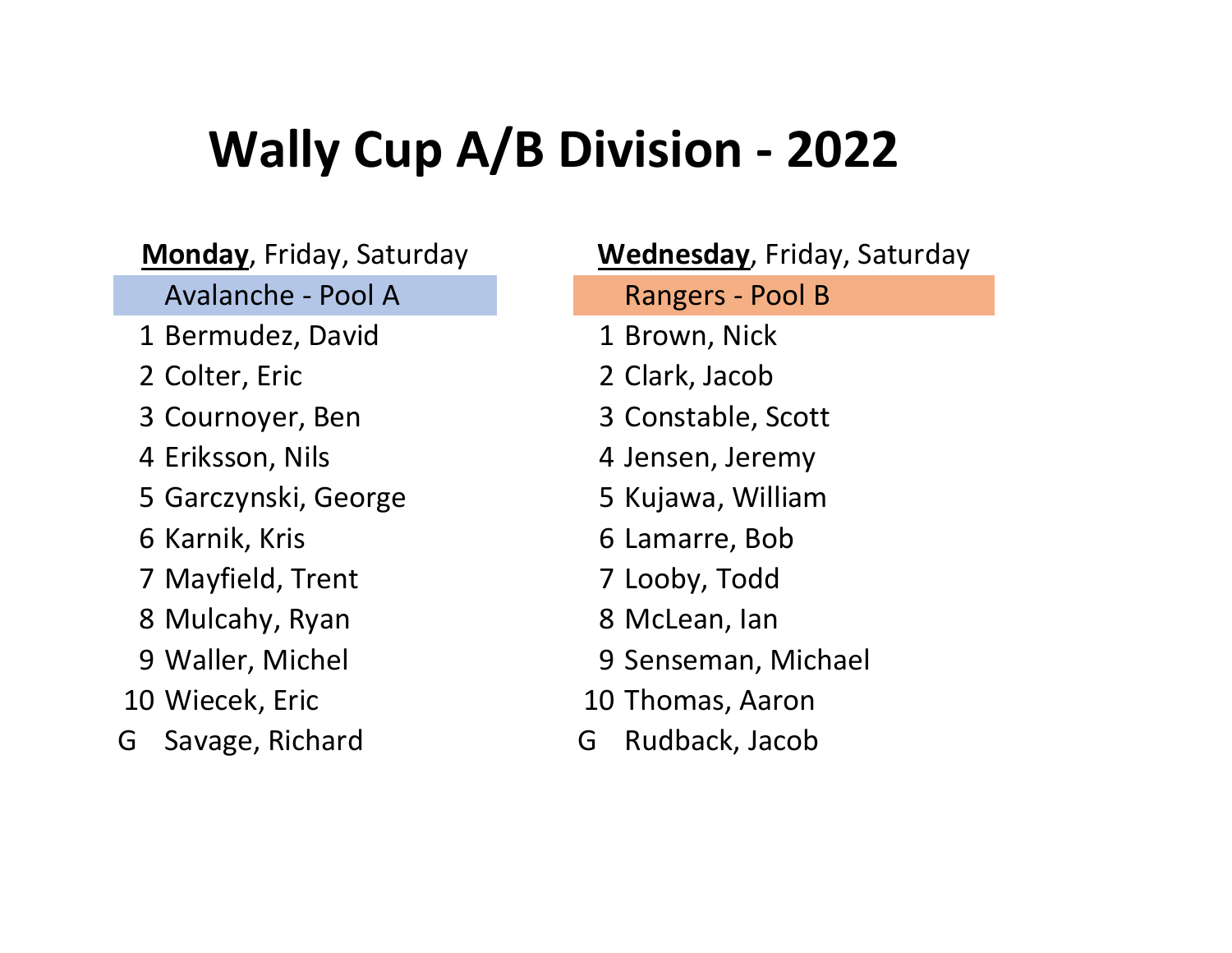- 
- 
- 
- 
- 5 Crawley, Jason 5 Korinke, Matt
- 
- 
- 
- 9 Skolnick, Andrew 9 Stumpfig, Tom
- 10 Whelpley, Benjamin 10 Williams, Travis
- G Norskog, Dan G Little, Larsen

Flames - Pool A Kings - Pool B 1 Boss, Jim 1 Allen, Nick 2 Brown, Johnny 2 Copeland, Alex 3 Brown, Rob 3 Egler, Jacob 4 Cooper, Ty **4 Gurevich, Yan** 6 Eggert, Ethan 6 McMaster, Keith 7 Ellefson, Lars 7 Smith, Cameron 8 Gnos, Lucas 8 Stumpfig, Thomas **Monday**, Friday, Saturday **Wednesday**, Friday, Saturday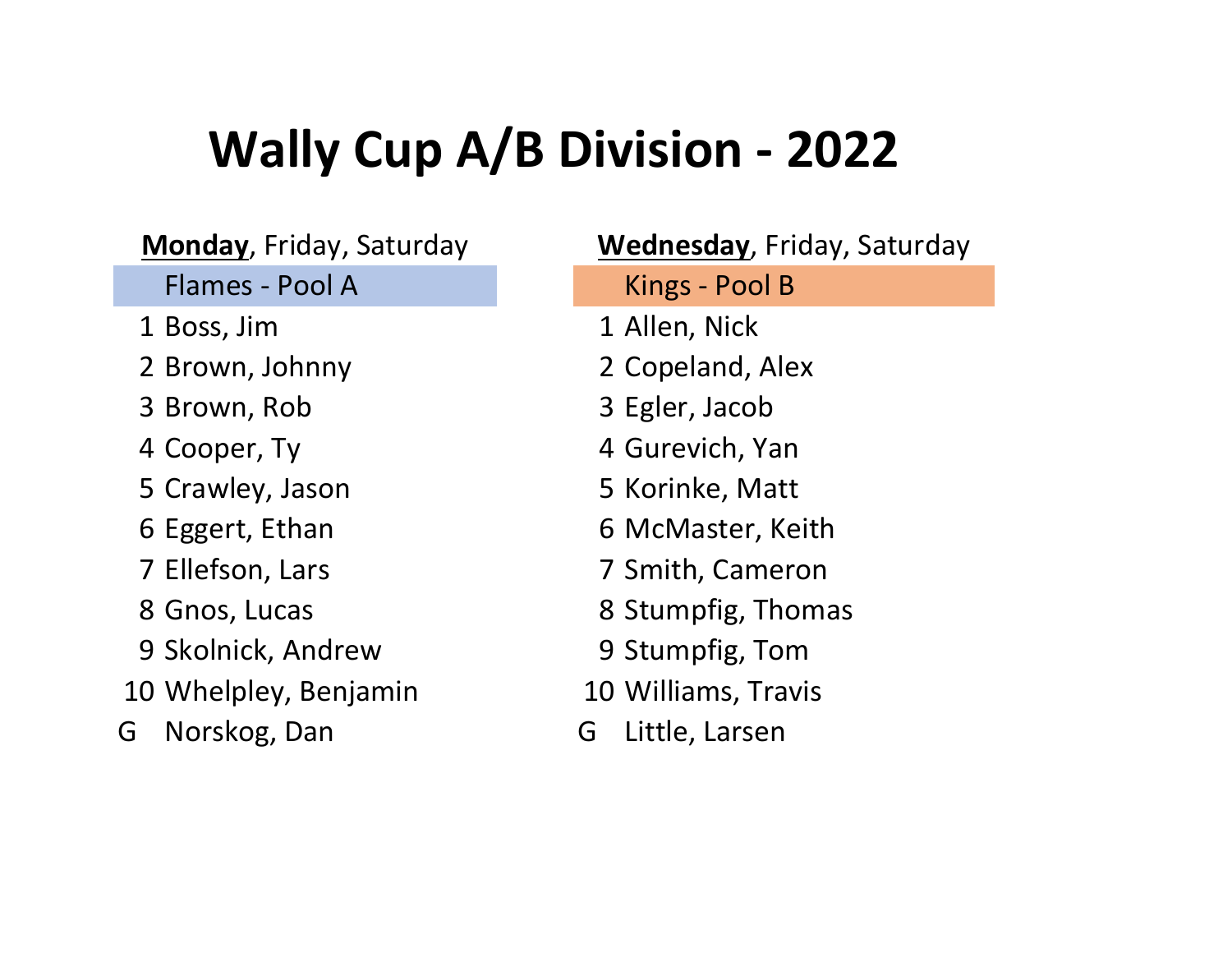**Tuesday**, Friday, Saturday **Thursday**, Friday, Saturday

Maple Leafs - Pool A Cilers - Pool B

- 1 Bermudez, Lisa 1 Chapin, Erik
- 2 Bermudez, Tanner 2 Chapin, Jeri
- 3 Campbell, Chris 3 Collins, Greg
- 
- 
- 6 Mckinnon, Steve 6 Kent, Brad
- 7 Mills-Price, Michael 7 Morton, Rick
- 
- 
- 10 Williams, Tom 10 White, Michael
- G Bermudez, David G Salerno, Nicholas

4 Collins, David 4 Grummon, Tom 5 Finnell, Dan 5 Hoeplinger, Alex 8 Sunzeri, Ken and B. Sullivan, Greg 9 Tanis, Brian 19 Tamburini, Daniel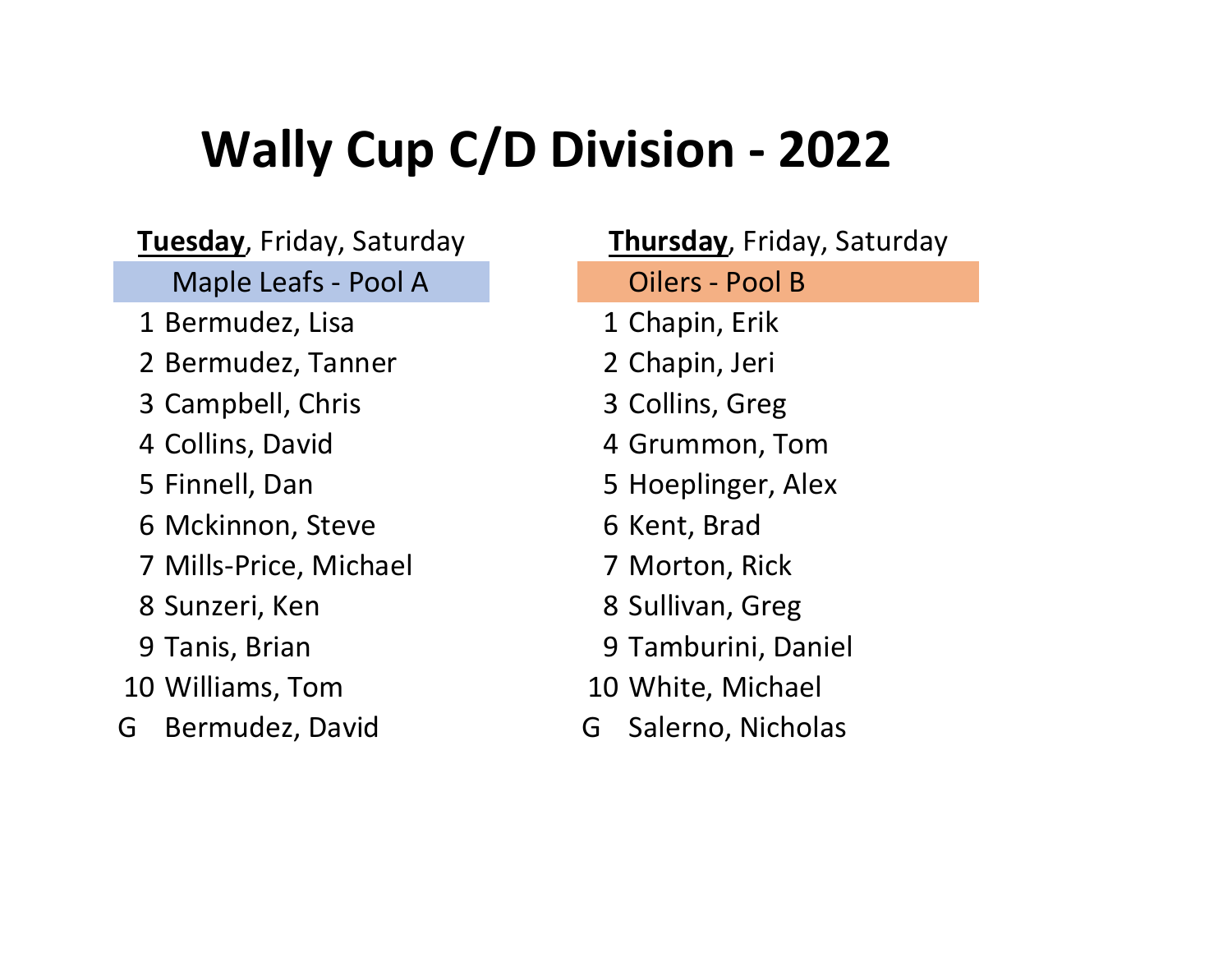- 1 Bombino, Richard 1 Brant, George
- 
- 3 Vinson, Deborah 3 Dib, Marco
- 4 Pierce, Evan 14 Fox, John
- 
- 6 Nelson, Meghan 6 Klein, Raymond
- 7 Chen, David 7 Pilver, Dan
- 8 McCarthy, Kevin 8 Rospos, Alex
- 
- 
- 

Wild - Pool A **Predators** - Pool B 2 Bristow, Trevor 2 Chambers, Ross 5 Pillion, Chris 6 1996 1997 15 Hernandez, Erik 9 Doulos, Nicolas 9 Williams, Jordan 10 Ziebol, Matt 10 Williams, Kerrianne G Wiest, Matt G Gingold, Brett **Tuesday**, Friday, Saturday **Thursday**, Friday, Saturday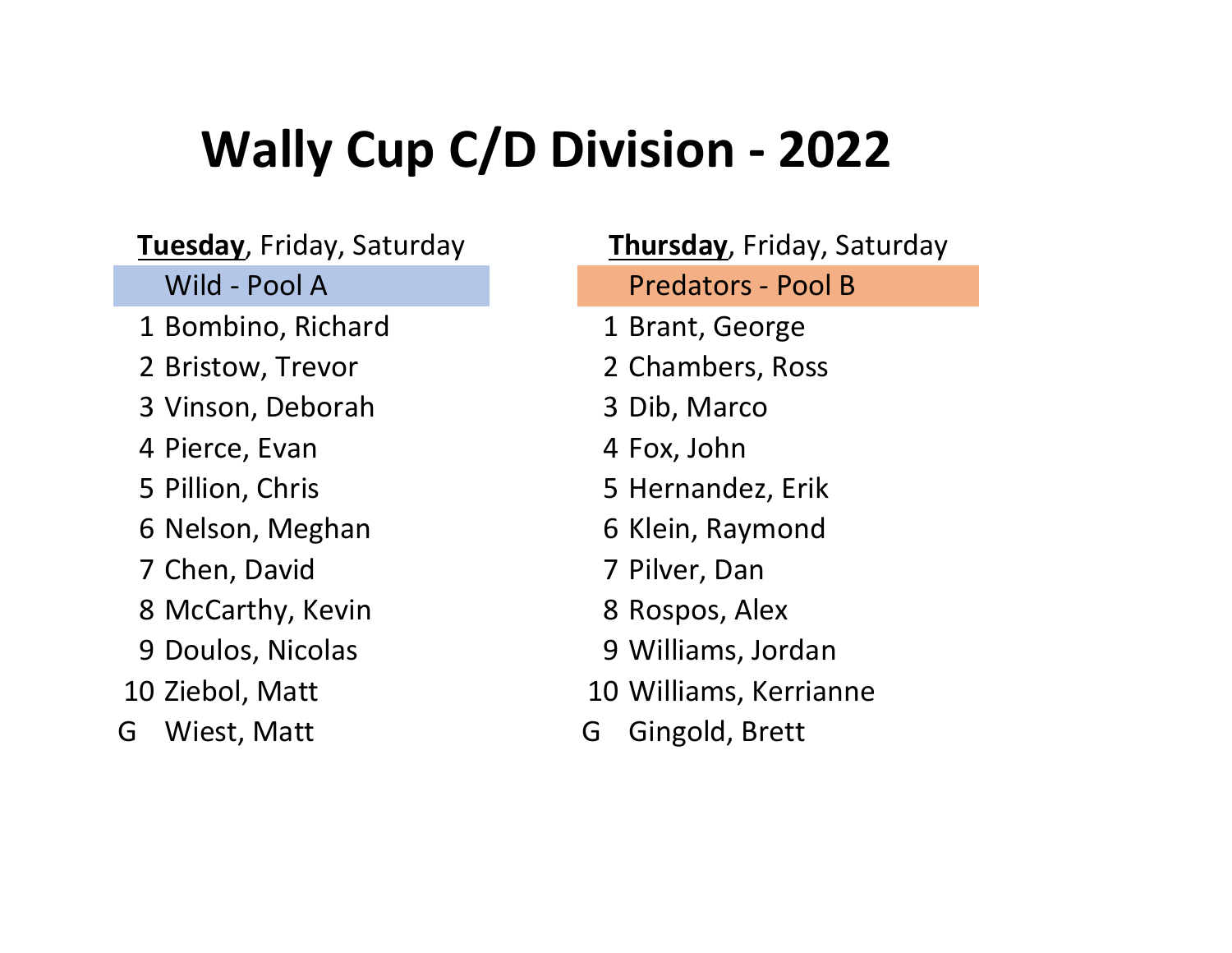**Tuesday**, Friday, Saturday **Thursday**, Friday, Saturday

- 
- 2 Bordieri, Thomas 2 Cook, Deena
- 
- 4 Grindle, Brandon 4 Gordon, Clare
- 5 Hartrich, Kristina 5 Hittle, Josie
- 
- 
- 
- 9 Sutherland, Bill 9 Philp, Daniel
- 
- G Czeczok, Tom G Johnson, Paul

Lightning - Pool A Capitals - Pool B 1 Berry, Randy 1 Campbell, Shad 3 Elcik, Samuel 3 Couture, Alex 6 Hogue, Alex 6 Holtman, Jason 7 Seeberg, Tim 7 Hopper, Andrew 8 Steder, Mike 8 Kane, Colleen 10 Swenson, Kyle 10 Underhill, Dustin